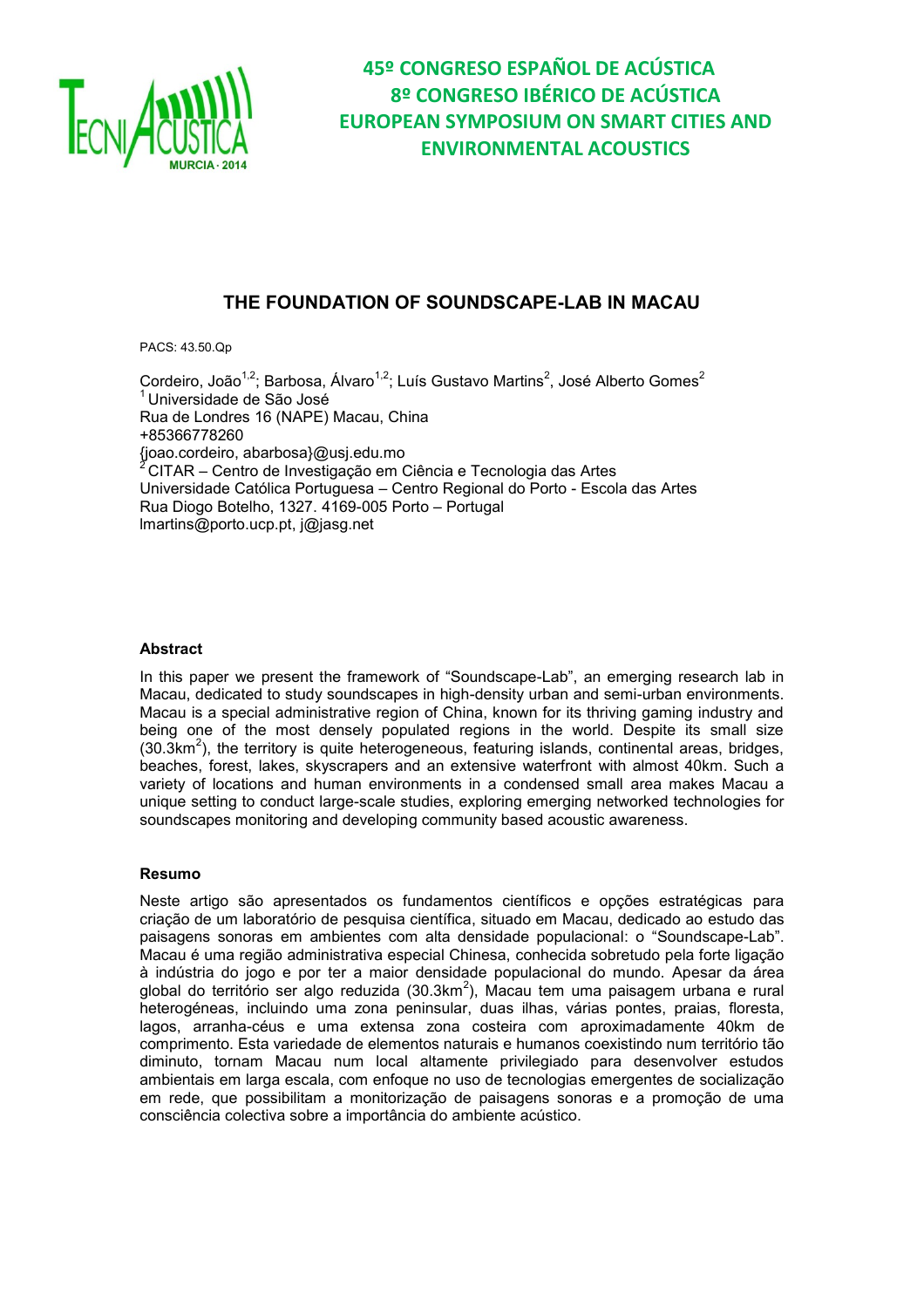

### **Introduction**

Although the study of sound can be traced back to the Classical Period in Greece (Aristotle, 1881), the notion of environmental sound came later and was systemized under the concept of Soundscape by the hand of Murray Schafer, used to describe the sound of a particular location in a particular time, analogously to what happens in the visual realm with the term landscape (Schafer, 1994). However, the Soundscape as scientific discipline goes beyond the mere study of the sounds that can be heard in a place. It entails a complex phenomenon, which comprehends the physical, acoustic, psychoacoustic, sociological, geographical and aesthetical aspects related with the sound environment of a specific place. Despite such complexity, the auditory experience happens effortlessly and most of the time unnoticeable for the listener. Perhaps because of this, sound and our auditory system tend to be less regarded when compared to image and vision. While sounds can be considered indexical from a semiotic perspective, as their meanings are quickly understood by most humans since they are largely given by their obvious physical origin (Saldanha, 2009), the average person, normally operating on a casual listening mode (Chion, 1994), demonstrates an overall low awareness of his or her sonic milieu. It often takes a disruptive sound to perceive and become conscious of changes in a soundscape. This perceptual idiosyncrasy shapes the way soundscapes are assessed and definitely accounts for the importance of their study.

Our proposal seeks the creation of a research lab in Macau around the topic of Soundscapes, with an emphasis on the assessment and promotion of Soundscape awareness based on new technologies developed in the spirit of ubiquitous computing, mobile computing, physical computing, wearable computing, sensor networks and social networks.

#### **The issue of noise pollution and the soundscape approach**

With the industrial revolution taking place during the 17th century, the city soundscape dramatically changed. New mechanical sounds were injected into the acoustic environment, leading to an overpopulation of sounds that would eventually become a lo-fi soundscape. For Schafer, the lo-fi soundscape appears as an opposition to the hi-fi concept, which defines a system with a low signal-to-noise ratio. A lo-fi soundscape is that in which sounds carrying meaning (signals) cannot be distinguish from the blurred amalgam of background sounds (noise). The result is a much-constrained acoustic horizon (confined to a few meters radius), where people cannot listen to sound events occurring far from their location nor subtle and less conspicuous sounds close to them. This phenomenon is usually found in big cities and is considered potentially harmful (De Vos & Van Beek, 2011), able to induce sleep disorder, provoke annoyance, stress and even be the cause of minor psychiatric disorders (Stansfeld & Clark, 2011). Advances in society from demographic, geographic and technological points of view, are not always accompanied by an environmental consciousness, especially in emergent under-developed countries. Studies assessing the quality of the soundscape of a given place are important to ensure that the soundscape is in consonance with the place that embodied it. In urban environments, mainly in highly populated cities like Macau, it is common to observe that the sonic expectations for a given place are defrauded by overwhelming soundscape of automobile flux (Szeremeta & Zannin, 2009). On the other hand, humans are not only victims but also the source of the pollution problem, being harmed by the lack of environment-friendly urban planning and unawareness of their own ecological footprint. A study conducted at Muir Woods National Monument, California, supports this idea: visitors were surveyed regarding which sounds they considered more annoying, and the results concluded that these were the utterances from visitors themselves (Pilcher, Newman, & Manning, 2009).

The scientific community has long warned for the problem of the quality of soundscapes and tried to find ways to mitigate noise problems (Birgitta Berglund & Nilsson, 2006). A closer look into noise abatement laws is a good indicator on how sound has been dealt with along time in different states, unveiling the acoustic phobias of each era and each society. In order to deal with this problematic it is important to tackle it since the early beginning, that is, from the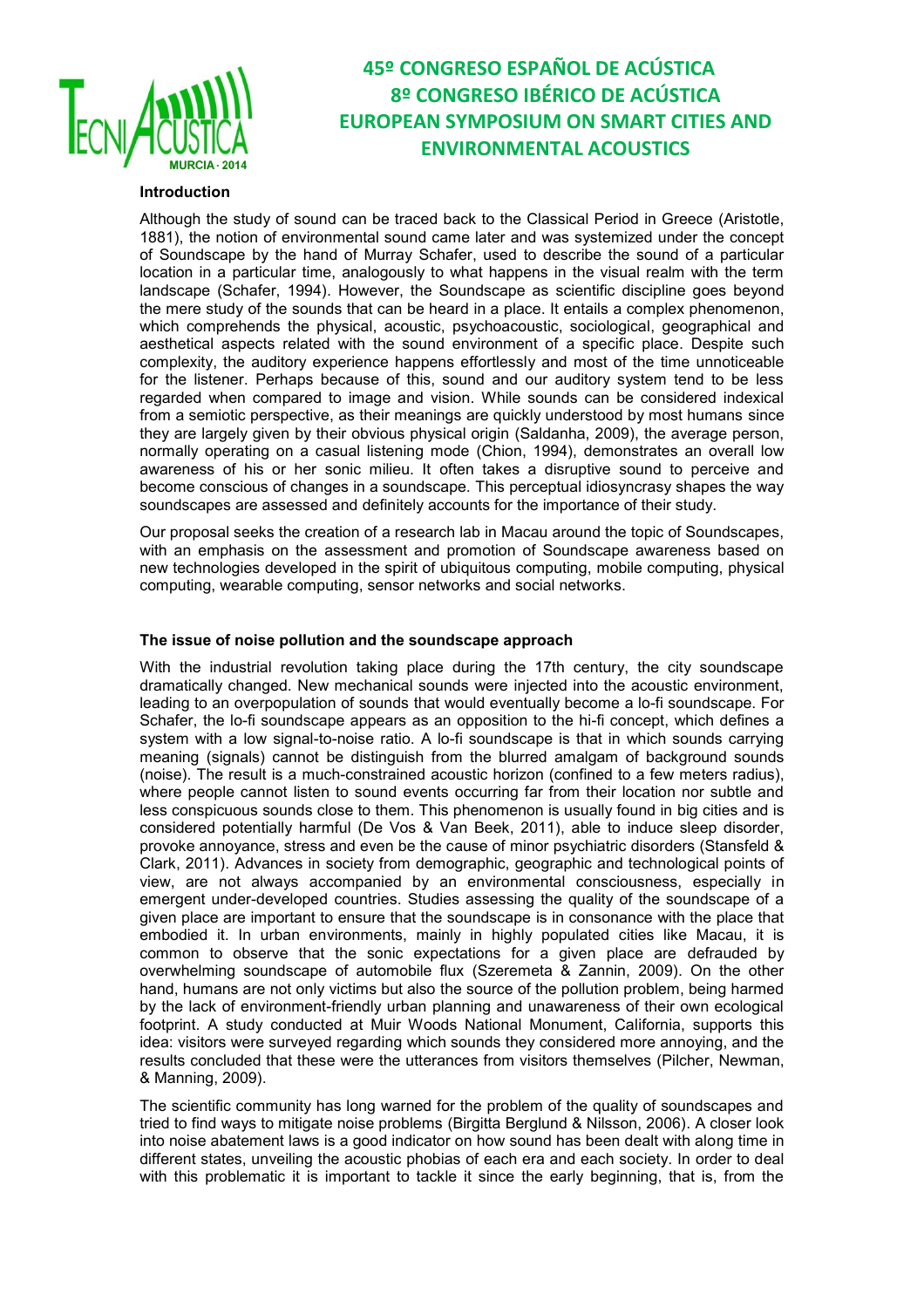

design stage of urban planning. The Soundscape approach for noise control (Kang, 2011) takes a step further by widening the spectrum of aspects that are taken into consideration when combating this problem. It takes sound as resource rather than waste, studying it in context with the populations and communities affected, seeking a holistic solution that encompasses not only the sound sources but also the environmental setting and the listeners. To deal with the sound pollution issue it is definitely imperative to increase awareness for the sound phenomenon and a soundscape approach is a promising way to it, instead of the traditionally simplistic approaches based exclusively in measuring acoustic pressure, such as the Community Noise program (B Berglund, Lindvall, & Schwela, 1999).

#### **Sound environment in Macau: issues, strategies and opportunities.**

Macau is a popular touristic destiny, which has experienced a gradual increase on the number of visitors<sup>1</sup> and residents<sup>2</sup> (figure 1).



Figure 1 - Increase of Macau population (Source: Statistics and Census Service of Macau)

The Bureau of Environmental Protection<sup>3</sup> (DSPA), showing concern for the sound environment, included this topic in the Environment Protection Planning for Macau released in 2012. The time-span of the plan goes from 2009 to 2020, aiming at a reduction of 2,3 Db(A) of the average sound environment intensity along the 11 years period (figure 2).

 $\overline{a}$ 

<sup>&</sup>lt;sup>1</sup> Information from the Statistics and Census Service (DSEC) indicated that visitor arrivals posted a new record for a single month, reaching 3,086,271 in the August Summer Holiday, up by 7% year-on-year. (http://www.dsec.gov.mo/Statistic/TourismAndServices/VisitorArrivals/VisitorArrivals2014M08.aspx retrieved on 23 September 2014)

 $2$  Macau had an increase of 37,23% on the Population Estimation indicator during the last 10 years, from 454700 to 624000. (Source: Statistics and Census Service, Government of Macao Special Administrative Region)

<sup>3</sup> www.dspa.gov.mo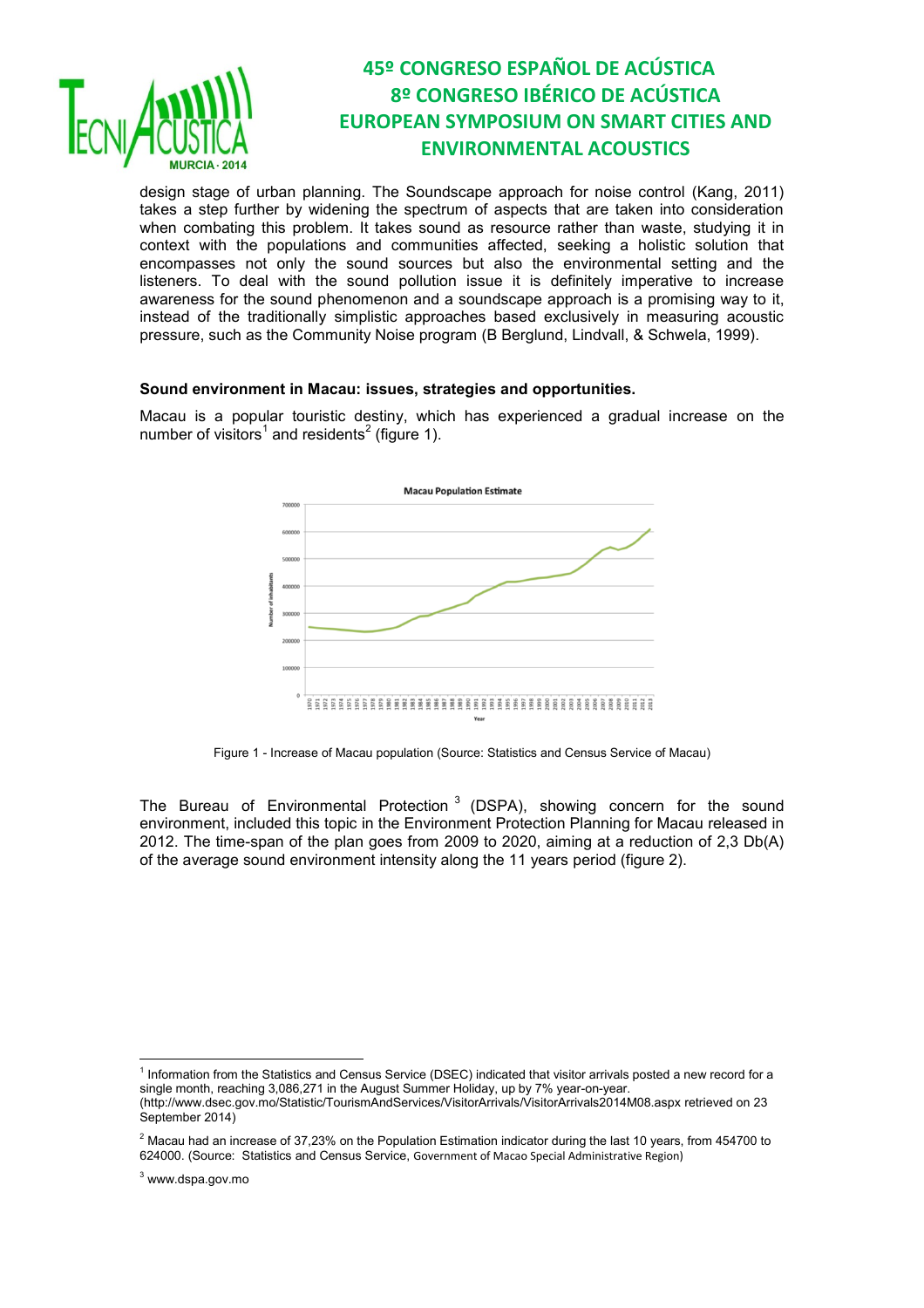

| ∀<br>Pollution control and recycling                                     |       |          |      |      |      |  |
|--------------------------------------------------------------------------|-------|----------|------|------|------|--|
| Indicator                                                                | Unit  | 2009     | 2012 | 2015 | 2020 |  |
| Centralized treatment rate<br>-88<br>of urban domestic wastewater<br>ಂಜಜ | $\%$  | 95       | 95   | 97   | 99   |  |
| Average reduction of<br>regional ambient noise                           | dB(A) | $\theta$ | 0.2  | 1.0  | 2.3  |  |

Figure 2 - Plan for the average reduction of regional ambient noise in Macau (Source: Environmental Protection Bureau of Macao).

Currently, the ambient noise monitoring network in Macau is comprised of four stations distributed along 4 strategic places in the city, ranging from busy traffic roads to residential areas. The annual average for the 4 places is  $70,5$ dB L<sub>eq</sub>(24h), which is a high value considering that it includes residential areas. Moreover, the average during daytime is 72,1  $dB$  L<sub>eg</sub>(8h-20h) which represents a variation below 2dB, meaning that the sound intensity has relatively small variations along the day. The strategic directions for the control of noise pollution are divided in three stems (Environmental Protection Bureau of Macao, 2012):

- 1. Optimization of the monitoring system for acoustic environmental quality. This will allow the management department to understand better the state of noise pollution, provide bases for decision making concerning the acoustic environment protection and feed data for different factor analyses related to noise, etc.
- 2. Put noise under control from the following perspectives: the control of noise sources, the control of noise transmission channels, and the protection of noise-sensitive receivers. Formulate the Regulation on the *"Prevention and Control of Ambient Noise"*, strengthen the control of noise from piling works and community activities, increase publicity and education targeting all social sectors to reduce noise disturbances, and take various measures to control noise from industry, commerce, traffic and construction.
- 3. Reduce noise at source during the stage of urban planning, and manage the acoustic environment by preventive means such as environmental impact assessment and green design.

## **New technologies for soundscape assessment: the Soundscape-Lab approach.**

Knowledge is the key element for assuming control over something. In order to find appropriate solutions for a stated problem it is crucial to properly understand the object of study. Assuming a Soundscape approach to address environmental sound issues, we are dealing with three different elements that we need to fully understand: sound, place and people. The traditional tools to assess these elements are: sound measuring devices and sound mapping strategies (for sound), cartography methods for geographic spaces (places) and social assessment techniques like surveys and observations (for people). While these tools have reached great performance levels and have proven their success in assessing some aspects of these three elements, they are limited when concerning multimodal longterm and large scale-studies. The tools available are usually tailored for one specific task and usually demand an operator to work with them. For example, the SPL meter, the sound recorder or the social surveys all represent task-specific tools, which demand operators and involve time-consuming processes.

The fundamental scientific approach we have chosen to follow in the Soundscape-Lab can be synthetized in two complementary branches: 1) the production of new tools and 2) an emphasis on the qualitative analyzes of soundscapes. The former is based on the development of customized tools anchored on the essence of ubiquitous computing, allowing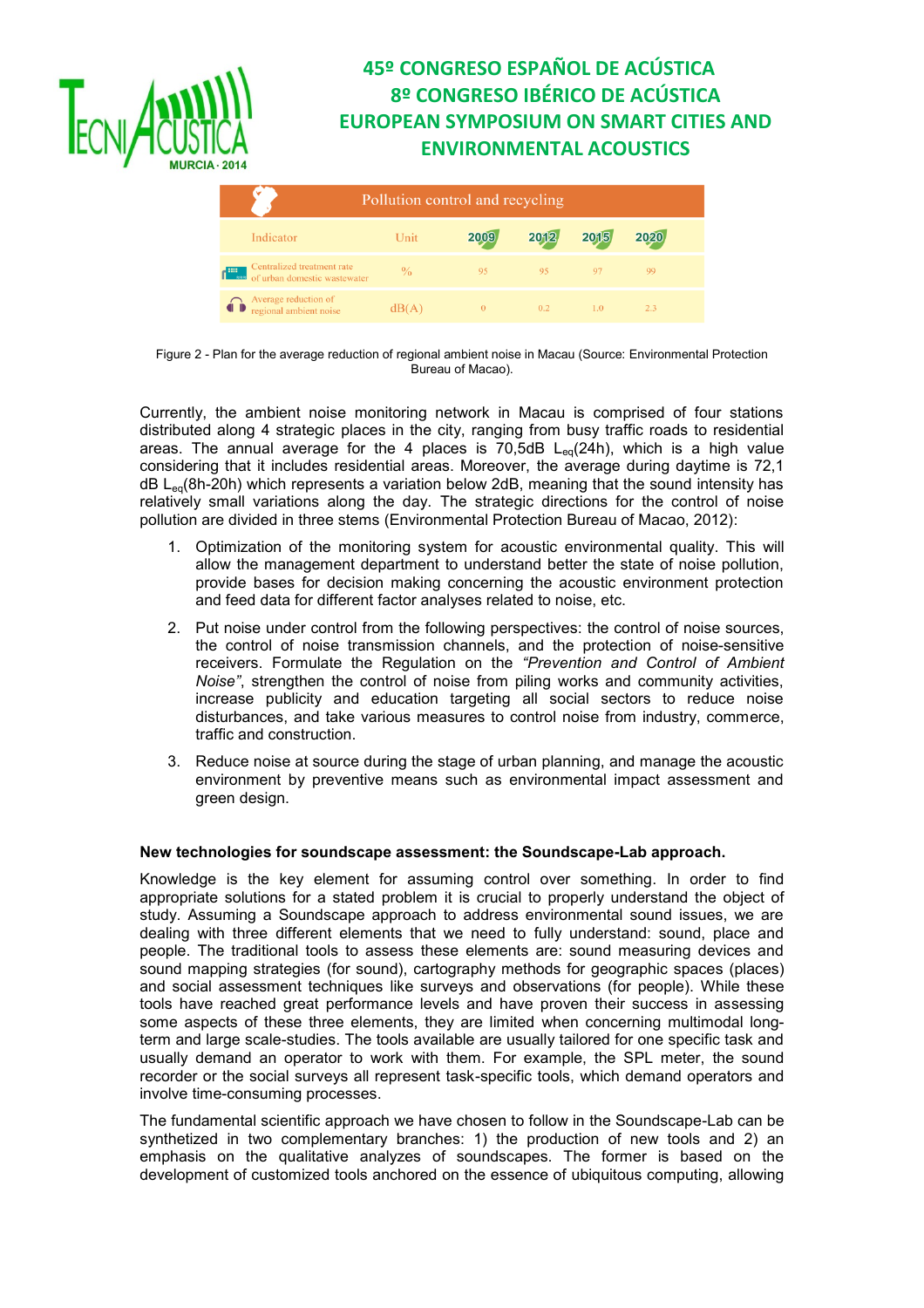

its integration in the fabric of everyday life. These tools are rooted in the essence of digital fabrication, using open source electronics and hardware/software products, along with modern fabrication techniques/tools such as laser cutters, 3D printers and CNC machines. The goal is to design new tools that can address the monitoring and evaluation of the sound environment effortlessly, in large-scale, low-cost and without direct involvement of specialists, passing the load to the everyday citizen of urban and rural areas. Likewise, new technologies can also be applied to survey methods, namely in the distribution and analysis of electronic questionnaires.

The second branch regards the analysis of the soundscape from a qualitative perspective, moving beyond the simple sound measurement. Through the use of auditory scene analysis techniques, it is possible to recognize meaningful aspects of the soundscape that can provide evidences about the sound itself (source materials, source activities) rather that just its intensity or even psychoacoustic indicators. Additionally, this rich-information should be combined with a multimodal-sensing feature, where different layers of the citizen's context are taken into account and cross-analyzed, such as geo-localization, lighting environment, social interactions, etcetera. Combining this information with qualitative data gathered by survey methods, we are able to get a clearer picture of the citizen's context and how it impacts his or her evaluation of the sound environment.

### **Related Scientific Areas**

The sound environment is usually studied within the areas of acoustics, environmental studies, product design, architecture and occupational health. In our approach, we elect technology as a key discipline for undertaking further research in this scientific area, including, among others, concepts from ubiquitous computing, context-sensing and sensor networks.

The term ubiquitous computing (ubicom) – coined during the late eighties in PARC (Weiser, Gold, & Brown, 1999) - concerns the invisible and pervasive presence of computers in our daily life, merged within the everyday objects we use, in the clothes we wear, in the places we inhabit. To accomplish an effective ubiquity, computing and HCI should address, according to (Abowd, Mynatt, & Rodden, 2002), three main features: *context-sensing*, *capture and access* and *constant connectivity.* A ubiquitous computing system fades into background, stepping away from its explicit involvement on a specific task. This is what appends with intelligent houses where events are triggered after specific contextual cues are observed, without an explicit intervention from the user.

The evolution of ubiquitous computing is tied to the evolution of sensors, which are an important element of this form of computing. Sensors are responsible for the acquisition of contextual cues, either environmental or human related. Their current low-price makes them suitable for be included in everyday devices, such as phones, computers or house appliances. By linking sensors together, we are within the Sensor Network field (Tubaishat & Madria, 2003), which can enhance the understanding of a phenomenon and its evolution over wider areas.

We aim at creating new sets of tools based on the integration of new ubiquitous technologies into traditional soundscape assessment techniques and methods.

#### **Research Networking**

One of the key elements for the success of this Lab is the creation of a network within the scientific community working around this topic. Scientific networks are important for sharing experiences and knowledge, especially when different fields are combined together under the same project. The volume of domestic and international connections we are able to achieve will feature in the evaluation criteria for the quality assessment of the Lab.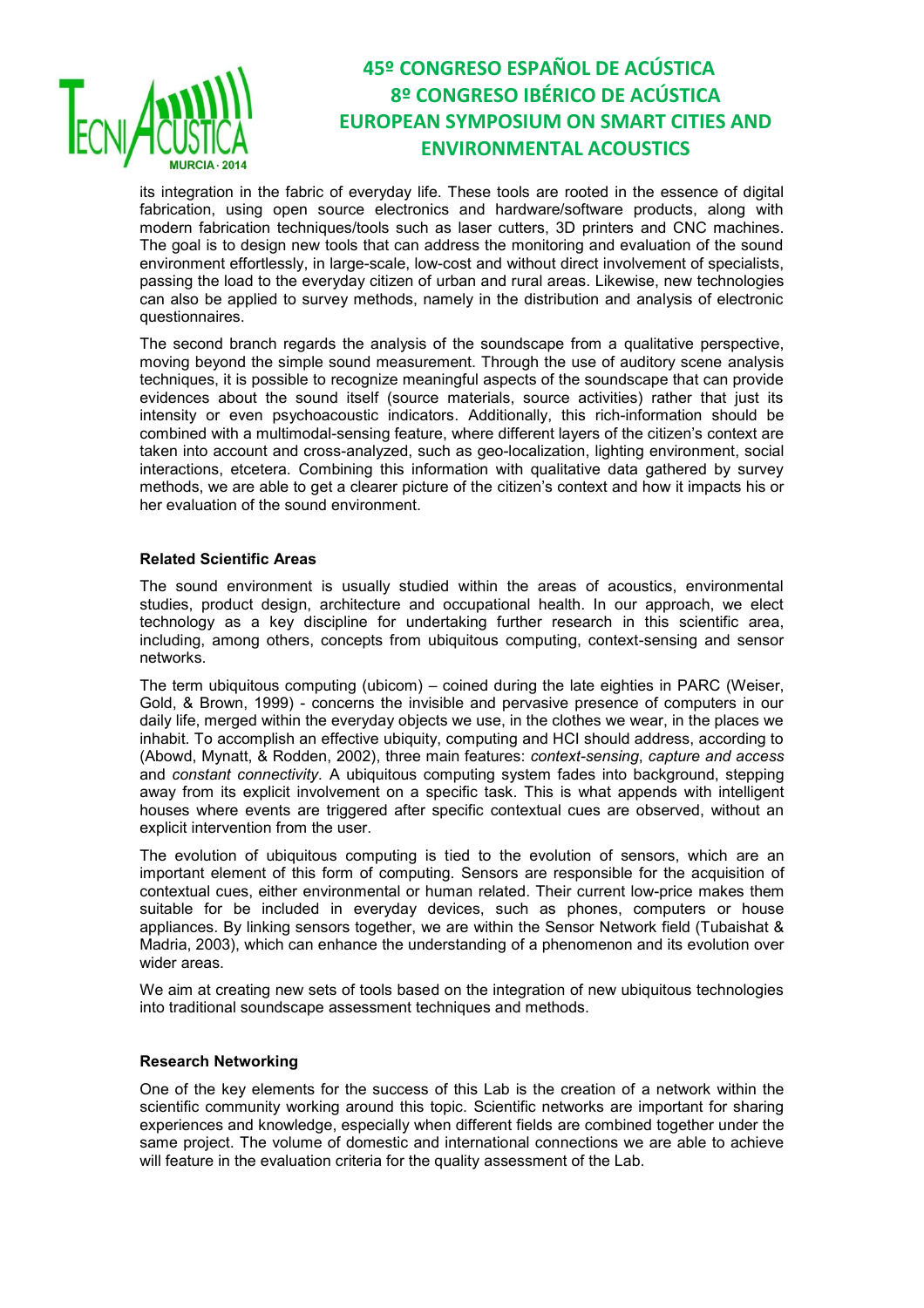

 $\overline{\phantom{a}}$ 

# **45º CONGRESO ESPAÑOL DE ACÚSTICA 8º CONGRESO IBÉRICO DE ACÚSTICA EUROPEAN SYMPOSIUM ON SMART CITIES AND ENVIRONMENTAL ACOUSTICS**

The current research partners involved in the creation of the project include the Research Centre for Science and Technology of the Arts (CITAR) from the Catholic University of Portugal and the Human and System Engineering Department from Ulsan National Institute of Science and Technology (UNIST). CITAR has been the stage for sound-related research since 2004, mainly in the field of sonification (Cardoso, Carvalho, Teixeira, & Barbosa, 2004), networked music (A. Barbosa, 2005; A. Barbosa, 2003) and latter in the field of soundscapes (Joao Cordeiro, Barbosa, & Santos, 2013; Joao Cordeiro & Makelberge, 2010; Gomes & Tudela, 2013), machine audition (Lagrange, Martins, & Tzanetakis, 2012) and sonic interaction design (Joao Cordeiro, Baltazar, & Barbosa, 2012). On the other hand, the research focus of our partners at UNIST has been the HCI field, with an emphasis on sound and haptic interaction on mobile computing (Bianchi, Oakley, & Kwon, 2012; Vazquez-Alvarez, Oakley, & Brewster, 2011).

The goal is to expand this network of collaborations to other research institutions worldwide working in the field of soundscapes. Some organizations that we consider a reference in these areas include: The Acoustics Group of the University of Sheffield, CAPS - Instituto Superior Técnico of Lisbon, several Acoustic Societies in the world, International Institute of Noise Control Engineering, World Forum for Acoustic Ecology, among others.

### **Major contributions by the members**

On the genesis of this project are two main research projects that sowed the seed for the conceptual and scientific frameworks of the Soundscape-Lab. The first project, entitled Sound Based Social Networks, explores the relation between soundscapes and social networking. The author developed an application for mobile devices that can sense and identify the sound sources present on the users' acoustic environmental and shares that information with the peers of their social network (João Cordeiro, Barbosa, & Afonso, 2013). By providing a new contextual cue based on sonic information, the users gain awareness of their acoustic environment, while improving their profile on the cloud. Additionally, a record of all the information gathered is kept on a database, which can be used for large-scale analysis of the users soundscapes. The results of this research have shown that such record can be a good indicator of the users activity and a way to understand the sonic idiosyncrasies of the different places. Although not statistically relevant, the comparison of some records from Portugal users against records from Macau users has shown how the Macau soundscape is prone to be more intense than that in Portugal (figure 3).

The second research project is called URB (Gomes & Tudela, 2013). It is a system for automated analysis and storing of an urban soundscape based on available and inexpensive hardware and open source software. It complements the traditional sound maps<sup>4</sup>, allowing the direct access to the sound features at any arbitrary moment since the system boot, thus facilitating the study of the soundscape evolution and allowing for its direct comparison between specific timeframes. Moreover, this system simplifies the access to the aforementioned datasets for artistic purposes. It was developed to be used not only by environmentalists and urban planners but also by artists with creative intentions.

This project puts an emphasis on the open-source community, meaning that the citizen is able to create his/her own measuring device and connect it to a larger network. By doing so, the measuring technology, which is intended to adapt to the different social and personal contexts, can be built and customized by the end user.

<sup>&</sup>lt;sup>4</sup> Sound maps are geographical maps that associate landmarks and soundscapes.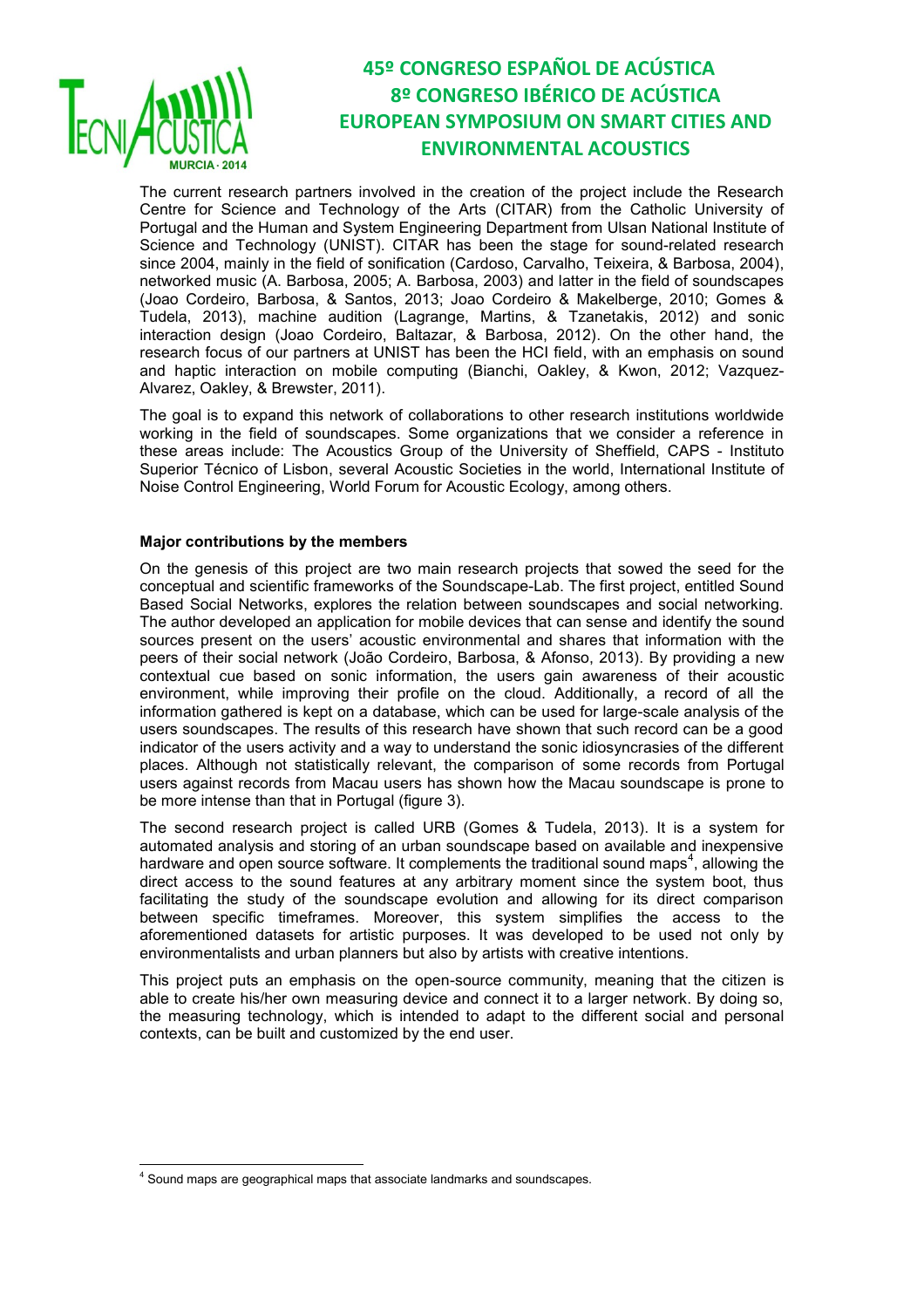

akeup - dayti



Figure 3 - Comparison between soundscape sensing of a Portuguese user (left) and a Macau user (right). The left record indicates that during night time the sound intensity drops below the fixed silence threshold (30dB represented in green), while in the right record that threshold is never reached.

### **The Soundscape-Lab Work Packages**

Three main work packages were identified as the central lines of action for the Lab, providing guidance for the definition of future projects. Each project may address a particular line of action or a combination of lines.

- A. Semantic Sound Sensing
	- A.1 Adaptive Sound Sensing
	- A.2 Smart Apps and Wearable Computing
	- A.3 Citizen as a Sound Sensor
	- A.4 Soundscape Qualitative Evaluation
- B. 3D Soundscape Mapping
	- B.1 Vertical and Maritime Coastline Soundscape Mapping
	- B.2 Dataset Development for Soundscape Machine Audition
	- B.3 Surround Sensing and Reproduction
	- B.4 Immersive Soundscapes over Audio Networks
- C. Community Soundscape Awareness
	- C1. Community-based field practices (sound walks, soundscape composition)
	- C.2 Audio Social Network Interaction for awareness and auto-regulation
	- C.3 Soundscape Awareness and Education through Creative Sound Design
	- C.4 Soundscape Heritage and Ethnography

### **Resources and funding**

In order to achieve the Soundscape-Lab goals, it is important to consolidate a network of facilities, equipment and human resources. The University of Saint Joseph (USJ) in Macau is the main hosting institution, providing the legal and academic framework for the creating of the Lab. USJ is currently building a new campus at Green Island, which will feature audio labs and fabrication labs for the construction of the prototypes. The building is planned to start operating on the next academic year (2014/15). Regarding the equipment, USJ has the basic audio equipment for recording, analyzing and playing sound, including hand–held recorders, binaural microphones, headphones, SPL meters and surround sound rooms. On the fabrication side, USJ has three 3D printers, one laser cutter, one CNC machine and access to a PCB machine through a protocol with the Science Museum of Macau. The human resources available are dependent of the funding that the Soundscape-Lab is able to attract. It is expected that in the short-term, the Lab can operate with two full-time PhD students, two part-time senior researchers (USJ resident staff) and five senior research consultants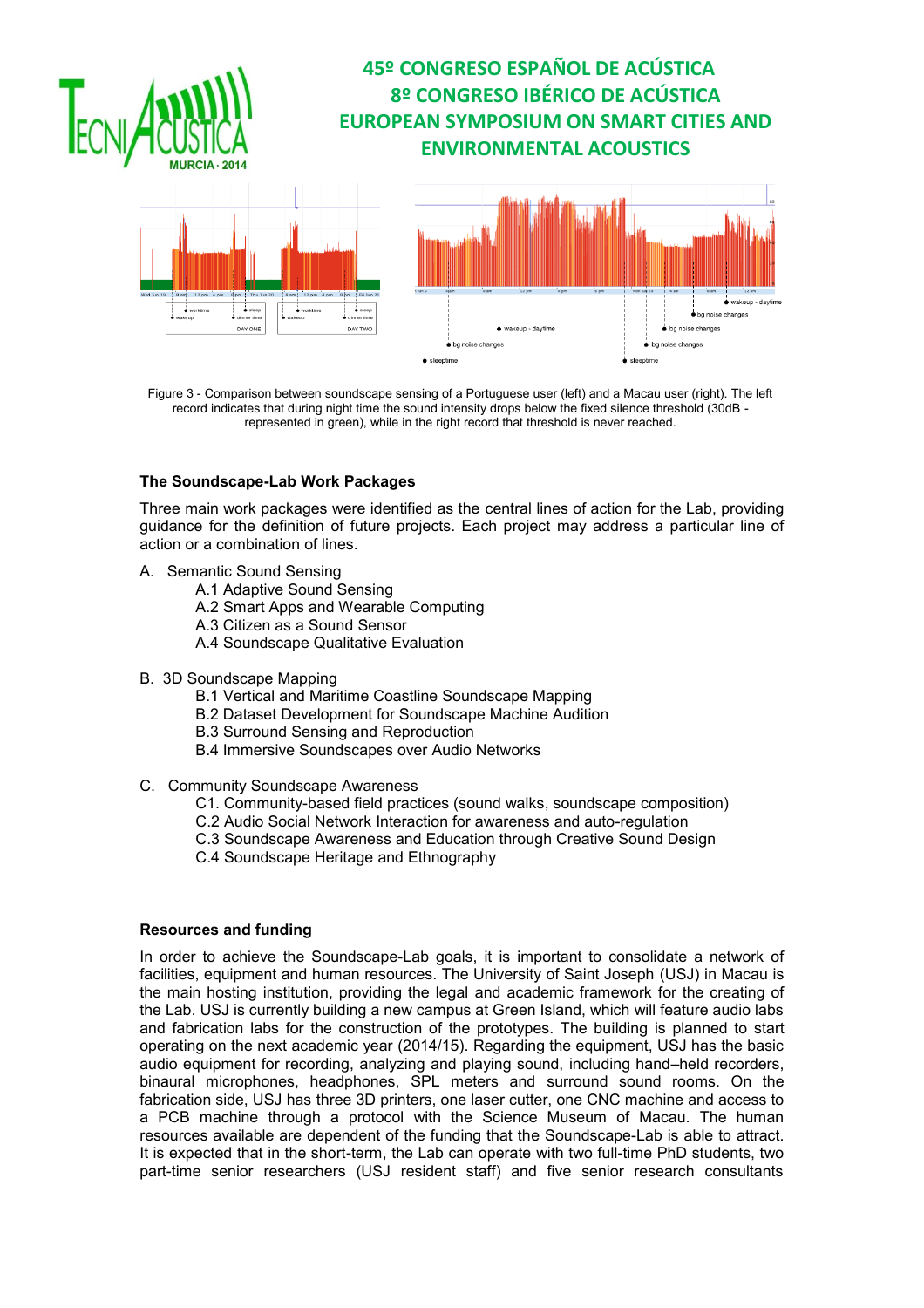

(external institutions/research partners). The main funding institutions in Macau are the Science and Technology Development Fund<sup>5</sup> (FDCT), the Tertiary Education Services Office<sup>6</sup> (GAES) and Macao Foundation<sup>7</sup>, which provide funding for short-term and long-term scientific projects, as well as for equipment and scientific events.

### **Expected outcomes and acknowledgments**

The expected outcomes for the Soundscape-Lab activity in the mid-term include the production of two PhD Thesis, the publishing of scientific papers at international peerreviewed journals, presentations in scientific meetings, the production of software applications for mobile sound monitoring, the Lab website, establishment of methodologies for 3D and subaquatic sound mapping and the production of pedagogical tools and practices for sound awareness for the general public and schools.

This paper has been partially supported by the Tertiary Education Services Office of Macau (GAES) and the Foundation for Science and Technology – Portugal (FCT) in the scope of the project PEst-OE/EAT/UI0622/2014.

### **Bibliography**

- Abowd, G. D., Mynatt, E. D., & Rodden, T. (2002). The human experience. *Pervasive Computing, IEEE*, *1*(1), 48–57. doi:10.1109/MPRV.2002.993144
- Aristotle. (1881). *Aristotelis quae feruntur De coloribus, De audibilibus, Physiognomonica*. B.G. Teubner.
- Barbosa, A. (2005). Public Sound Objects: a shared environment for networked music practice on the Web. *Organised Sound*, *10*(03), 233–242.
- Barbosa, Á. (2003). Displaced soundscapes: A survey of network systems for music and sonic art creation. *Leonardo Music Journal*. Retrieved from http://www.mitpressjournals.org/doi/abs/10.1162/096112104322750791
- Berglund, B., Lindvall, T., & Schwela, D. (Eds.). (1999). *Guidelines for community noise*. Geneva: World Health Organization.
- Berglund, B., & Nilsson, M. E. (2006). On a Tool for Measuring Soundscape Quality in Urban Residential Areas. *Acta Acustica United with Acustica*, *92*(6), 938–944. Retrieved from http://www.ingentaconnect.com/content/dav/aaua/2006/00000092/00000006/art00012
- Bianchi, A., Oakley, I., & Kwon, D. S. (2012). Counting clicks and beeps: Exploring numerosity based haptic and audio PIN entry. *Interacting with Computers*, *24*(5), 409– 422. doi:10.1016/j.intcom.2012.06.005
- Cardoso, J., Carvalho, J., Teixeira, L., & Barbosa, Á. (2004). SOUNDSERVER : DATA SONIFICATION ON-DEMAND FOR COMPUTATIONAL INSTANCES. In *Proceedings of the Tenth Meeting of the International Conference on Auditory Display (ICAD 2004)* (pp. 4–7). Citeseer. Retrieved from

http://citeseerx.ist.psu.edu/viewdoc/download?doi=10.1.1.60.8210&rep=rep1& type=pdf

Chion, M. (1994). *Audio-Vision: Sound On Screen*. (C. Gorbman, Ed.). New York: Columbia University Press.

Cordeiro, J., Baltazar, A., & Barbosa, A. (2012). Murky shooting: the use of auditory (nonspeech) feedback on mobile audiogames. In *Proceedings of the 7th Audio Mostly Conference: A Conference on Interaction with Sound. Corfu - Greece* (pp. 40–43). New York: ACM. doi:10.1145/2371456.2371462

 $\overline{\phantom{a}}$ 

<sup>5</sup> http://www.fdct.gov.mo

<sup>6</sup> http://www.gaes.gov.mo/eng/

<sup>7</sup> http://www.fmac.org.mo/